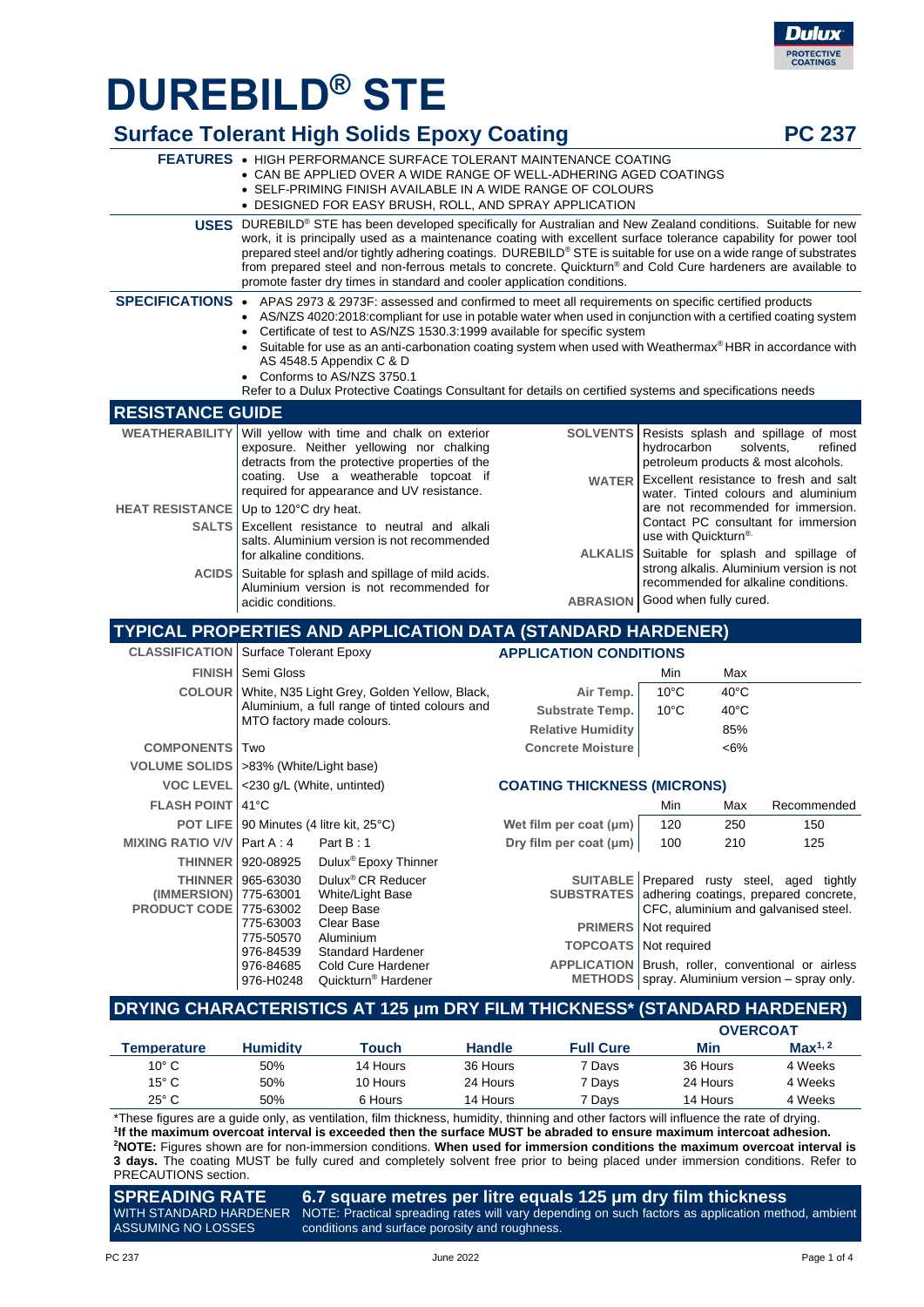## **DUREBILD® STE**

### **COLD CURE HARDENER**

#### **COATING THICKNESS (MICRONS) APPLICATION CONDITIONS**

|                             | Min | Max | Recommended |                                     | Min | Max                  |
|-----------------------------|-----|-----|-------------|-------------------------------------|-----|----------------------|
| Wet film per coat $(\mu m)$ | 120 | 250 | 150         | Air Temperature   5°C               |     | $30^{\circ}$ C       |
| Dry film per coat (µm)      | 100 | 210 | 125         | Substrate Surface Temperature   5°C |     | 30°C                 |
|                             |     |     |             | __________                          |     | $\sim$ $\sim$ $\sim$ |

**SOLIDS BY VOLUME** >85% (White/Light Base)

**VOC LEVEL** <210 g/L (White, untinted)

**FLASH POINT** >23°C

**POT LIFE** 60 Minutes (4 litre kit, 25°C)

| Min | Max                  | Recommended |                                  | Min           | Max            |  |
|-----|----------------------|-------------|----------------------------------|---------------|----------------|--|
| 120 | 250                  | 150         | Air Temperature                  | $5^{\circ}$ C | $30^{\circ}$ C |  |
| 100 | 210                  | 125         | Substrate Surface Temperature    | $5^{\circ}$ C | $30^{\circ}$ C |  |
|     |                      |             | <b>Relative Humidity</b>         |               | 85%            |  |
|     | % (White/Light Base) |             | <b>Concrete Moisture Content</b> |               | $<6\%$         |  |
|     |                      |             |                                  |               |                |  |

### **DRYING CHARACTERISTICS AT 125 μm DRY FILM THICKNESS\* (COLD CURE HARDENER)**

|                          |                 |          |               |                  |          | <b>OVERCOAT</b>     |
|--------------------------|-----------------|----------|---------------|------------------|----------|---------------------|
| Temperature              | <b>Humidity</b> | Touch    | <b>Handle</b> | <b>Full Cure</b> | Min      | Max <sup>1, 2</sup> |
| $5^{\circ}$ C            | 50%             | 14 Hours | 28 Hours      | 7 Days           | 28 Hours | 4 Weeks             |
| $10^{\circ}$ C           | 50%             | 13 Hours | 24 Hours      | 7 Days           | 24 Hours | 4 Weeks             |
| $15^{\circ}$ C           | 50%             | 12 Hours | 18 Hours      | 7 Days           | 18 Hours | 4 Weeks             |
| $25^{\circ}$ C           | 50%             | 6 Hours  | 9 Hours       | 7 Days           | 9 Hours  | 4 Weeks             |
| $\overline{\phantom{a}}$ |                 | $-$<br>. |               | .                |          | .                   |

\*These figures are a guide only, as ventilation, film thickness, humidity, thinning and other factors will influence the rate of drying.

**1 If the maximum overcoat interval is exceeded then the surface MUST be abraded to ensure maximum intercoat adhesion.**

**<sup>2</sup>NOTE:** Figures shown are for non-immersion conditions. **When used for immersion conditions the maximum overcoat interval is 3 days.** The coating MUST be fully cured and completely solvent free prior to being placed under immersion conditions. Refer to PRECAUTIONS section.

**SPREADING RATE**  WITH COLD CURE HARDENER ASSUMING NO LOSSES

**6.7 square metres per litre equals 125 μm dry film thickness** NOTE: Practical spreading rates will vary depending on such factors as application method, ambient conditions and surface porosity and roughness.

### **QUICKTURN® HARDENER#**

#### **COATING THICKNESS (MICRONS) APPLICATION CONDITIONS**

|                             | Min | Max | Recommended |                               | Min            | Max            |
|-----------------------------|-----|-----|-------------|-------------------------------|----------------|----------------|
| Wet film per coat $(\mu m)$ | 120 | 250 | 150         | Air Temperature               | $5^{\circ}$ C  | $30^{\circ}$ C |
| Dry film per coat (µm)      | 100 | 210 | 125         | Substrate Surface Temperature | $-5^{\circ}$ C | $30^{\circ}$ C |

**POT LIFE** 45 Minutes (4 litre kit, 25°C)

**SOLIDS BY VOLUME** >85% (White/Light Base) **VOC LEVEL** <210 g/L (White, untinted) **FLASH POINT** >23°C

| Min | Max                  | Recommended |                                      | Min | Max            |
|-----|----------------------|-------------|--------------------------------------|-----|----------------|
| 120 | 250                  | 150         | Air Temperature                      | 5°C | $30^{\circ}$ C |
| 100 | 210                  | 125         | <b>Substrate Surface Temperature</b> | 5°C | $30^{\circ}$ C |
|     |                      |             | <b>Relative Humidity</b>             |     | 85%            |
|     | % (White/Light Base) |             | <b>Concrete Moisture Content</b>     |     | $<6\%$         |
|     |                      |             |                                      |     |                |

### **DRYING CHARACTERISTICS AT 125 μm DRY FILM THICKNESS\* (QUICKTURN® HARDENER)**

|                |                 |              |               |                  | <b>OVERCOAT</b> |                  |
|----------------|-----------------|--------------|---------------|------------------|-----------------|------------------|
| Temperature    | <b>Humidity</b> | <b>Touch</b> | <b>Handle</b> | <b>Full Cure</b> | Min             | Max <sup>1</sup> |
| $5^{\circ}$ C  | 50%             | 10 Hours     | 18 Hours      | 7 Days           | 18 Hours        | 7 Days           |
| $10^{\circ}$ C | 50%             | 7.5 Hours    | 13 Hours      | 7 Days           | 13 Hours        | 7 Days           |
| $15^{\circ}$ C | 50%             | 5 Hours      | 9 Hours       | 7 Days           | 9 Hours         | 7 Days           |
| $25^{\circ}$ C | 50%             | 2.5 Hours    | 4.5 Hours     | 7 Days           | 4.5 Hours       | 7 Days           |

\*These figures are a guide only, as ventilation, film thickness, humidity, thinning and other factors will influence the rate of drying. **1 If the maximum overcoat interval is exceeded then the surface MUST be abraded to ensure maximum intercoat adhesion.**

**#NOTE:** Refer to Dulux Protective Coatings Consultant for use of Quickturn® hardener in immersion services.

#### **SPREADING RATE**  WITH QUICKTURN® HARDENER ASSUMING NO LOSSES

#### **6.7 square metres per litre equals 125 μm dry film thickness** NOTE: Practical spreading rates will vary depending on such factors as application method, ambient conditions and surface porosity and roughness.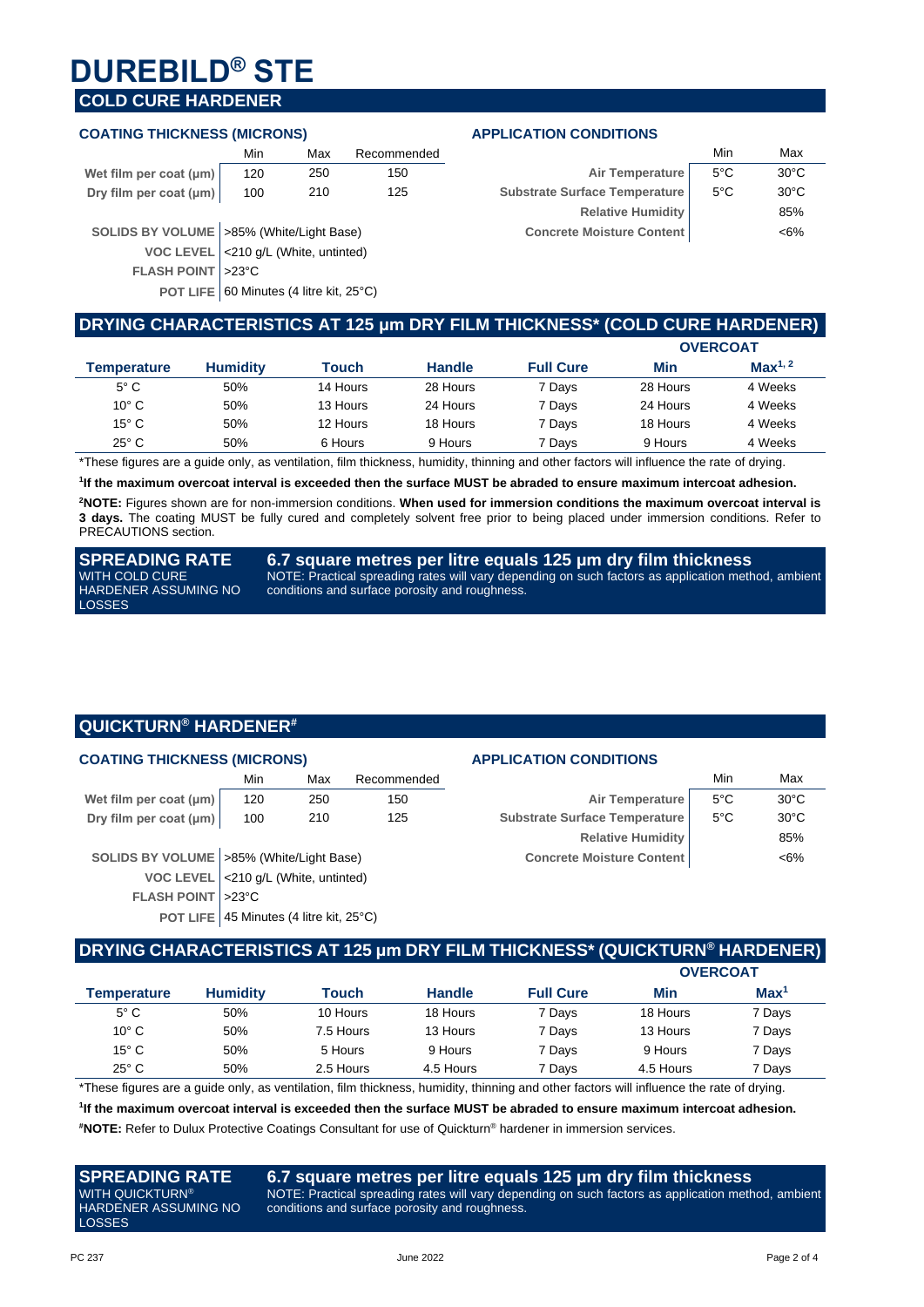

## **DUREBILD® STE**

### **TYPICAL SYSTEMS**

This is a guide only and not to be used as a specification. Your specific project needs must be discussed with a Dulux Protective Coatings Consultant.

| <b>SURFACE</b>                               | <b>ENVIRONMENT</b>                                            | <b>PREPARATION GUIDE</b>                                             | <b>SYSTEM</b>                                                        |                                                                                        | DFT (µm)                                  |
|----------------------------------------------|---------------------------------------------------------------|----------------------------------------------------------------------|----------------------------------------------------------------------|----------------------------------------------------------------------------------------|-------------------------------------------|
| <b>STEEL</b><br><b>NEW</b>                   | Very high corrosivity<br>(AS2312.1 Cat C5)<br>System PUR 5    | Abrasive blast clean AS1627.4<br>Class 2.5                           | 1 <sup>st</sup> Coat<br>2 <sup>nd</sup> Coat<br>3 <sup>rd</sup> Coat | Zincanode <sup>®</sup> 402<br>Durebild <sup>®</sup> STE<br>Weathermax <sup>®</sup> HBR | 75 µm<br>$200 \mu m$<br>$100 \mu m$       |
| <b>STEEL</b><br><b>NEW</b>                   | <b>Medium Corrosivity</b><br>(AS2312.1 Cat C3)<br>System ACC1 | Abrasive blast clean AS1627.4<br>Class 2.5                           | 1 <sup>st</sup> Coat<br>2 <sup>nd</sup> Coat                         | Durebild <sup>®</sup> STE<br>Acrathane <sup>®</sup> IF                                 | $125 \mu m$<br>$50 \mu m$                 |
| <b>STEEL</b><br>NEW OR<br><b>MAINTENANCE</b> | <b>Medium Corrosivity</b><br>(AS2312.1 Cat C3)<br>System PUR1 | Power tool clean AS1627.2 St 3 or<br>Abrasive blast AS1627.4 Class 2 | Spot Prime<br>1 <sup>st</sup> Coat<br>2 <sup>nd</sup> Coat           | Durebild <sup>®</sup> STE<br>Durebild <sup>®</sup> STE<br>Weathermax <sup>®</sup> HBR  | $125 \mu m$<br>$125 \mu m$<br>$100 \mu m$ |
| <b>STEEL</b><br>NEW OR<br><b>MAINTENANCE</b> | Immersion                                                     | Abrasive blast clean AS1627.4<br>Class 3.0                           | 1 <sup>st</sup> Coat<br>2 <sup>nd</sup> Coat                         | Durebild <sup>®</sup> STE<br>Durebild <sup>®</sup> STE                                 | $200 \mu m$<br>$200 \mu m$                |
| ALUMINIUM                                    | Exterior/Interior                                             | Clean, degrease and abrade<br>surface                                | 1 <sup>st</sup> Coat<br>2 <sup>nd</sup> Coat                         | Durebild <sup>®</sup> STE<br>Luxathane <sup>®</sup> HPX                                | $125 \mu m$<br>$70 \mu m$                 |
| <b>GALVANISED</b><br><b>STEEL</b>            | Exterior                                                      | Degrease and whip blast                                              | 1 <sup>st</sup> Coat<br>2 <sup>nd</sup> Coat<br>3 <sup>rd</sup> Coat | Durebild <sup>®</sup> STE<br>Durebild <sup>®</sup> STE<br>Weathermax <sup>®</sup> HBR  | $125 \mu m$<br>$125 \mu m$<br>$100 \mu m$ |
| GALVANISED<br><b>STEEL</b>                   | Exterior                                                      | Degrease and whip blast                                              | 1 <sup>st</sup> Coat<br>2 <sup>nd</sup> Coat<br>3 <sup>rd</sup> Coat | Durebild <sup>®</sup> STE<br>Ferreko <sup>®</sup> No. 3<br>Ferreko <sup>®</sup> No. 3  | $125 \mu m$<br>$100 \mu m$<br>$100 \mu m$ |
| <b>CONCRETE</b>                              | Exterior                                                      | Remove release agents and other<br>surface contaminants              | 1 <sup>st</sup> Coat<br>$2^{nd}$ Coat                                | Durebild <sup>®</sup> STE<br>Weathermax <sup>®</sup> HBR                               | $125 \mu m$<br>$100 \mu m$                |

NOTE: If application is by brush or roller, additional coats will be necessary to achieve the minimum DFT

**SURFACE PREPARATION Steel**: Round off all rough welds, sharp edges to a 2mm radius, and remove weld spatter. Degrease in accordance with AS1627.1. Abrasive blast clean to a minimum of AS1627.4 Class 2 1/<sub>2</sub>, using ISO 8501-1 as a pictorial quide for acceptance depending upon rust grade present at start of works

> **Immersed steel**: Abrasive blast clean to AS1627.4 Class 3, using ISO 8501-1 as a pictorial guide for acceptance depending upon rust grade present at start of works. Remove all dust by brushing or vacuum cleaning

> **Steel where abrasive blast cleaning is not viable**: Rust, mill scale, oxide deposits and \*loose aged paint films on metal surfaces must be removed by power tool cleaning according to AS1627.2, using ISO 8501-1 as a pictorial guide for acceptance to St3 depending upon rust grade present at start of works. Coating performance is proportional to the degree of surface preparation.

> **\* Material is considered adherent if it cannot be removed by lifting with a dull flexible putty knife. See SSPC SP 3, "Power Tool Cleaning" Section 2.3 if a definition is required for what constitutes a dull putty knife.**

> **Galvanised steel**: Round off all rough welds, sharp edges and zinc dags and remove weld spatter. Clean surface in accordance with AS1627.1. Whip blast the substrate following the procedures laid out in AS 2312.2, Section 7.5.3, "Preparation for Painting", taking care not to damage the galvanising layer. Remove all dust by vacuum cleaning.

> **Concrete**: Diamond grind, track or light shot-blast, and/or whip blast the concrete to remove laitance and to provide a suitable profile for the system being installed. ICRI Guideline 310.2R CSP 2-3 for floors, ICRI CSP 5-6 for concrete tanks. Remove all dust by vacuum cleaning. Check moisture content of the floor prior to painting\*. Fill any large cracks or voids with Luxepoxy® Filler.

> \*Allow new concrete to cure a minimum of 28 days at 24°C. To minimise the risk of moisture interference, Dulux recommends the following two tests be performed prior to coating – ASTM F2659 – 10 "Standard Guide for Preliminary Evaluation of Comparative Moisture Condition of Concrete, Gypsum Cement and Other Floor Slabs and Screeds Using a Non-Destructive Electronic Moisture Meter"(moisture content not to exceed 6%) and ASTM D 4263 "Standard Test Method for Indicating Moisture in Concrete by the Plastic Sheet Method" (no visible moisture present).

> If there is any concern about moisture problems with the concrete slab, or for projects greater than 500m2, at least one of the following more accurate quantitative test methods should be used - ASTM F 1869 "Standard Test Method for Measuring Moisture Vapor Emission Rate of Concrete Subfloor Using Anhydrous Calcium Chloride" (moisture vapor transmission should not exceed 1.4 kilograms (3 pounds) per 93 square metres (1,000 square feet) in a 24 hour period), ASTM F 2170 "Standard Test Method for Determining Relative Humidity in Concrete using in situ Probes" (as referred to in AS 1884-2012, relative humidity should be less than 75%) Note: The testing listed above cannot guarantee avoidance of future moisture related problems particularly with existing concrete slabs. This is especially true if the use of an under-slab moisture vapor barrier cannot be confirmed or concrete contamination from oils, chemical spills, unreacted silicates, chlorides or Alkali Silica Reaction (ASR) is suspected.

#### **APPLICATION** Mix each can thoroughly using a power mixer until the contents are uniform. Ensure bases have been tinted to the correct colour before use. DULUX ASSUMES NO RESPONSIBILITY FOR THE APPLICATION OF INCORRECT COLOUR. Mix the contents of both packs together thoroughly using a power mixer. Box all containers before use to ensure colour consistency. Remix thoroughly before use.

**BRUSH/ROLLER** Apply even coats of the mixed material to the prepared surface. When brushing and rolling additional coats may be required to attain the specified thickness.